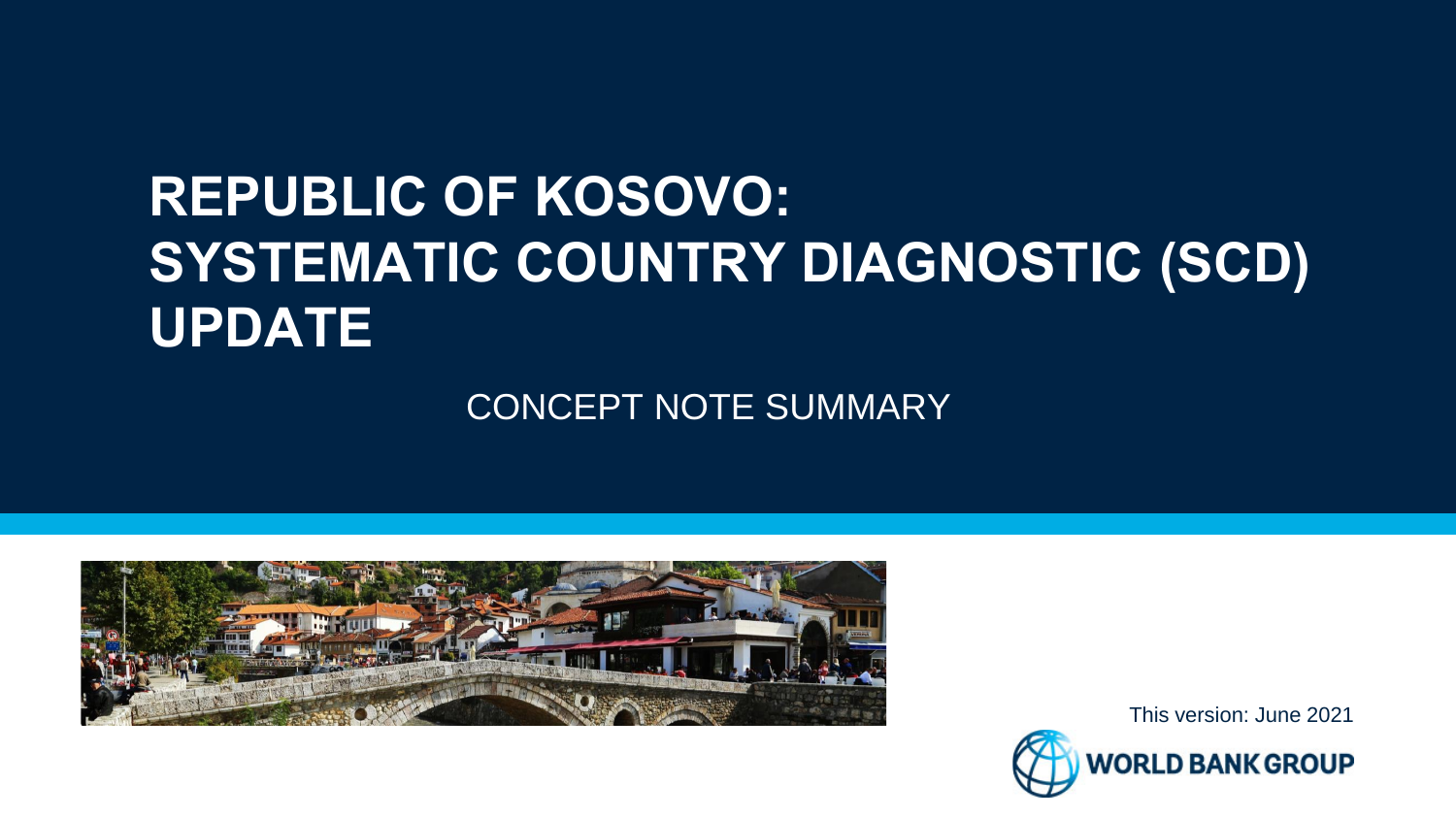## Since independence, Kosovo has achieved substantial gains in economic growth and poverty reduction.

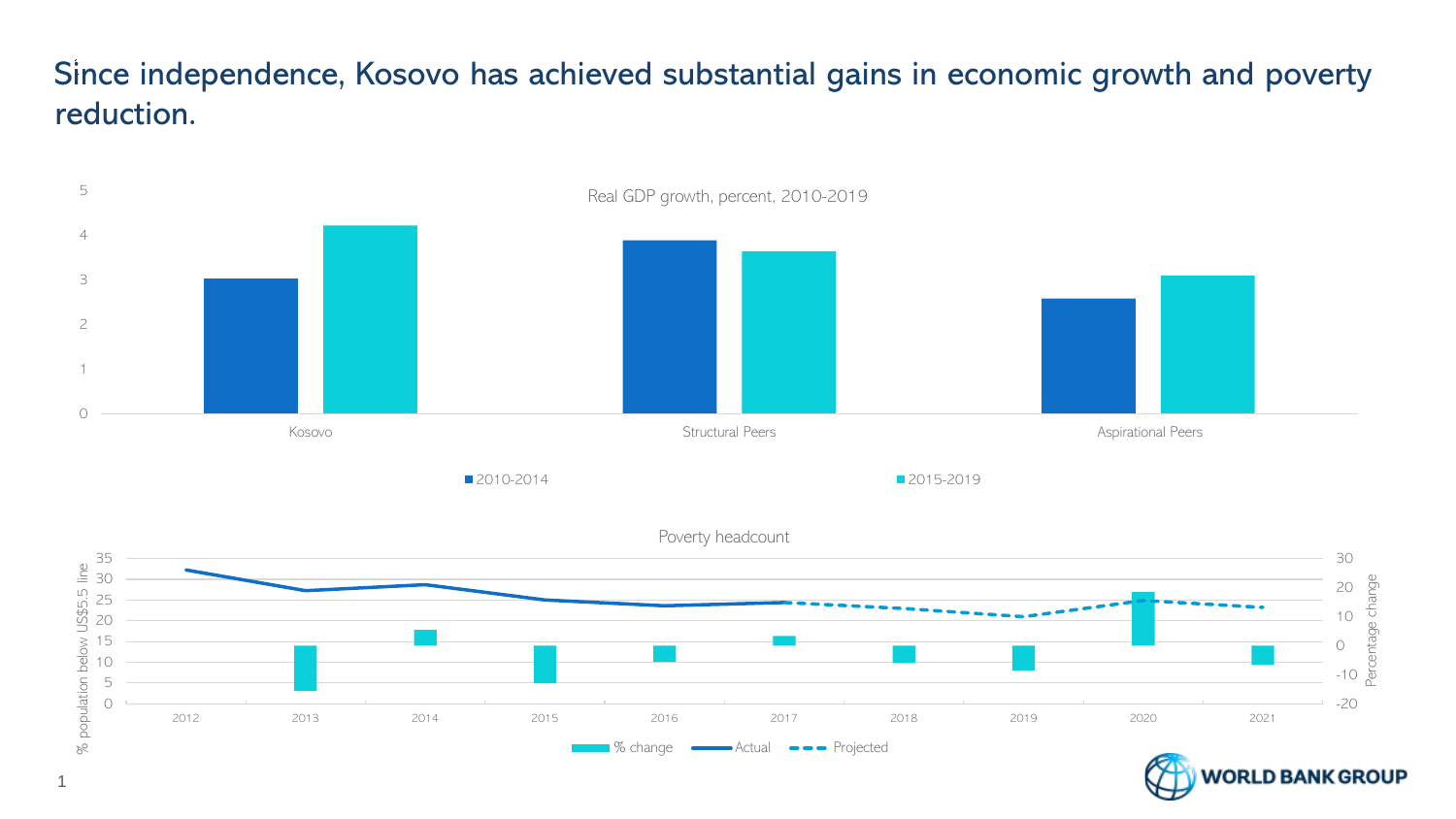## Growth has accelerated over the last five years, exceeding the rates of structural and aspirational peers, but convergence with the EU remains a distant objective

- GDP per capita more than doubled between 2000 and 2020, and the annual GDP growth rate rose to an average of 4.2% during 2015-2019, but Kosovo's GDP per capita is still just one-fourth of the EU average.
- Remittances, diaspora tourism, consumer lending and social protection benefits fuel consumption, which is the main driver of growth. The role of investment is increasing, but productivity spillovers are limited.
- Poverty reduction was faster during the first half of the decade—before GDP growth accelerated. By 2019, one in five Kosovars still lived on less than US\$5.5 per day.
- Recent growth has been mostly jobless: employment rates improved marginally to 45% for men and 14% for women in 2019. However, formal employment grew by 10,000 per year during 2015-18, suggesting that informal workers are joining the formal labor market.
- Outmigration continues, and Kosovo relies heavily on its diaspora for remittances, service exports, and foreign direct investment. Between 2008 and 2018, half a million Kosovars emigrated to the EU alone, and remittance inflows remained broadly stable at about  $11\%$  of GDP.

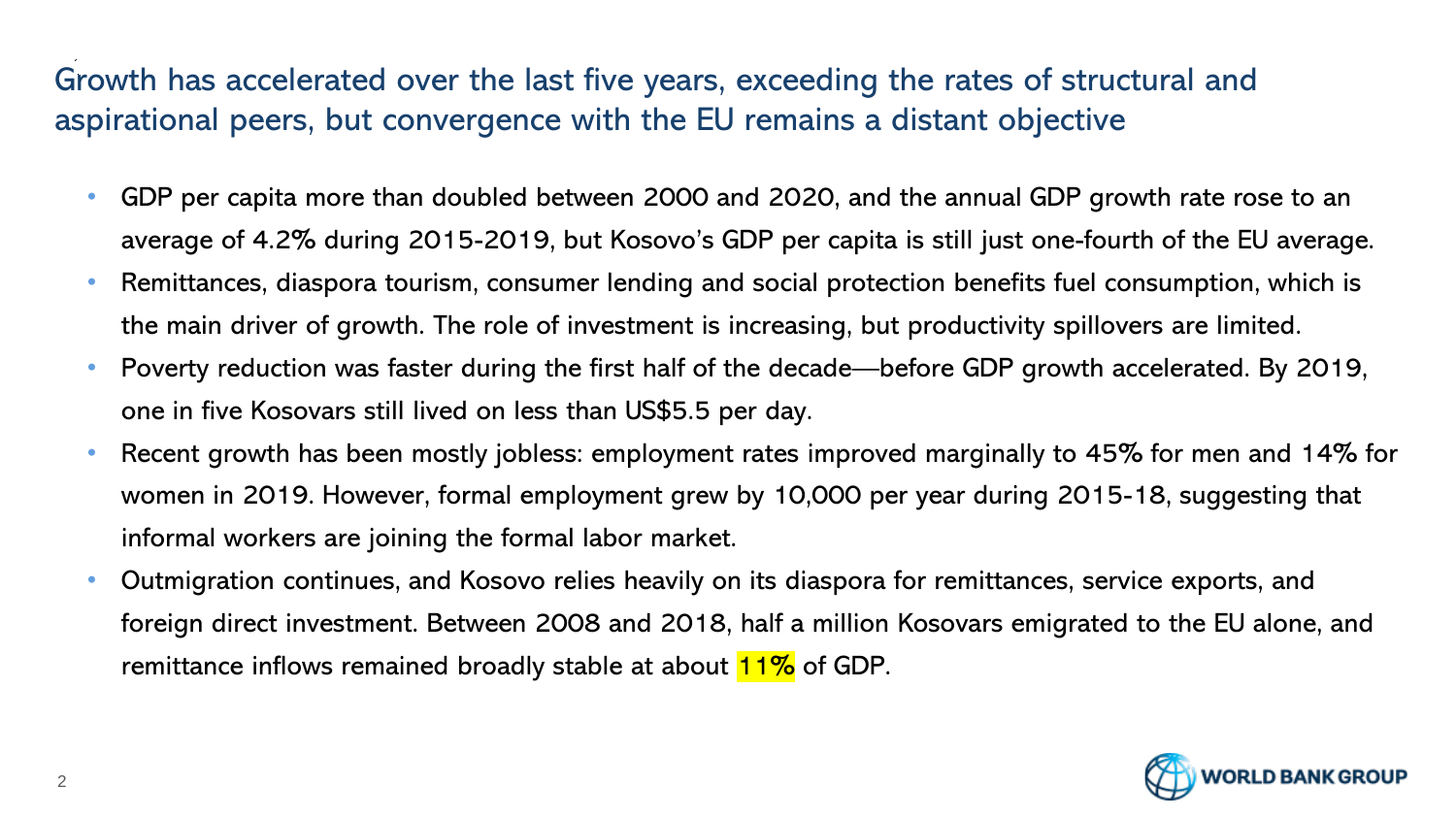## The COVID-19 pandemic interrupted Kosovo's progress, and the pace and quality of the recovery are uncertain

- Due to the impact of COVID-19, Kosovo's GDP contracted by an estimated 6.9% in 2020.
- By the fourth quarter of 2020, signs of a recovery had emerged, and the GDP growth rate is expected to rebound to 4 percent in 2021, driven by fiscal stimulus and recovering diaspora tourism
- However, the recovery's trajectory remains uncertain and will depend on the pace of the vaccine rollout
- Kosovo has reported100,000+ cases of COVID-19 and 2,200+ deaths. Its vaccination process has been the slowest in the Western Balkans
- The education system was unequipped to provide continuous remote learning, resulting in educational losses that will have negative long-term implications for human capital
- The fiscal stimulus (4.4% of GDP) and plummeting revenues (-9%) increased the fiscal deficit to -7.6% of GDP in 2020. By 2021, the debt stock is expected to rise by 9 percentage points of GDP from its 2019 level

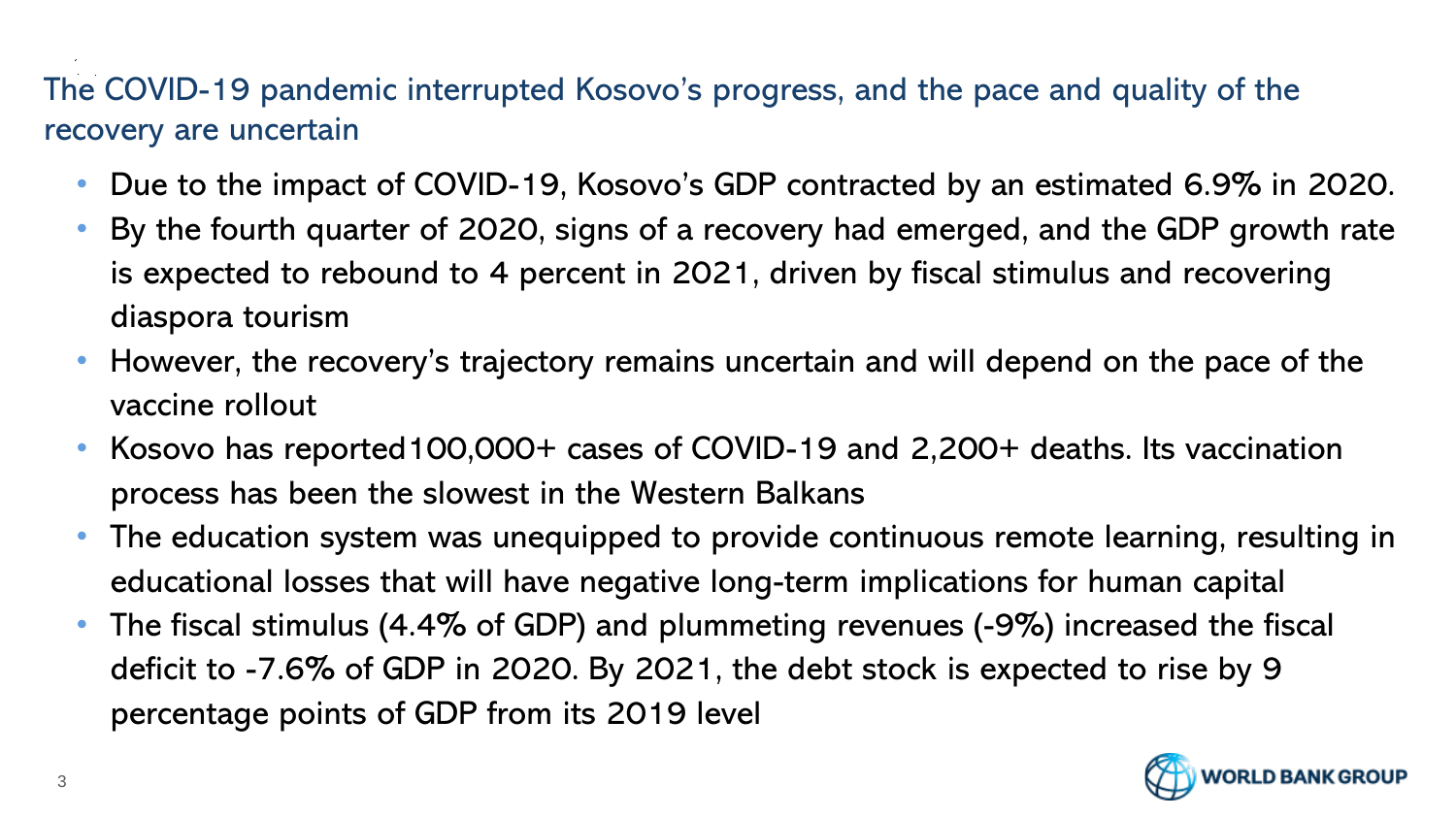## Kosovo has valuable advantages that could sustain a robust and inclusive recovery



and capital

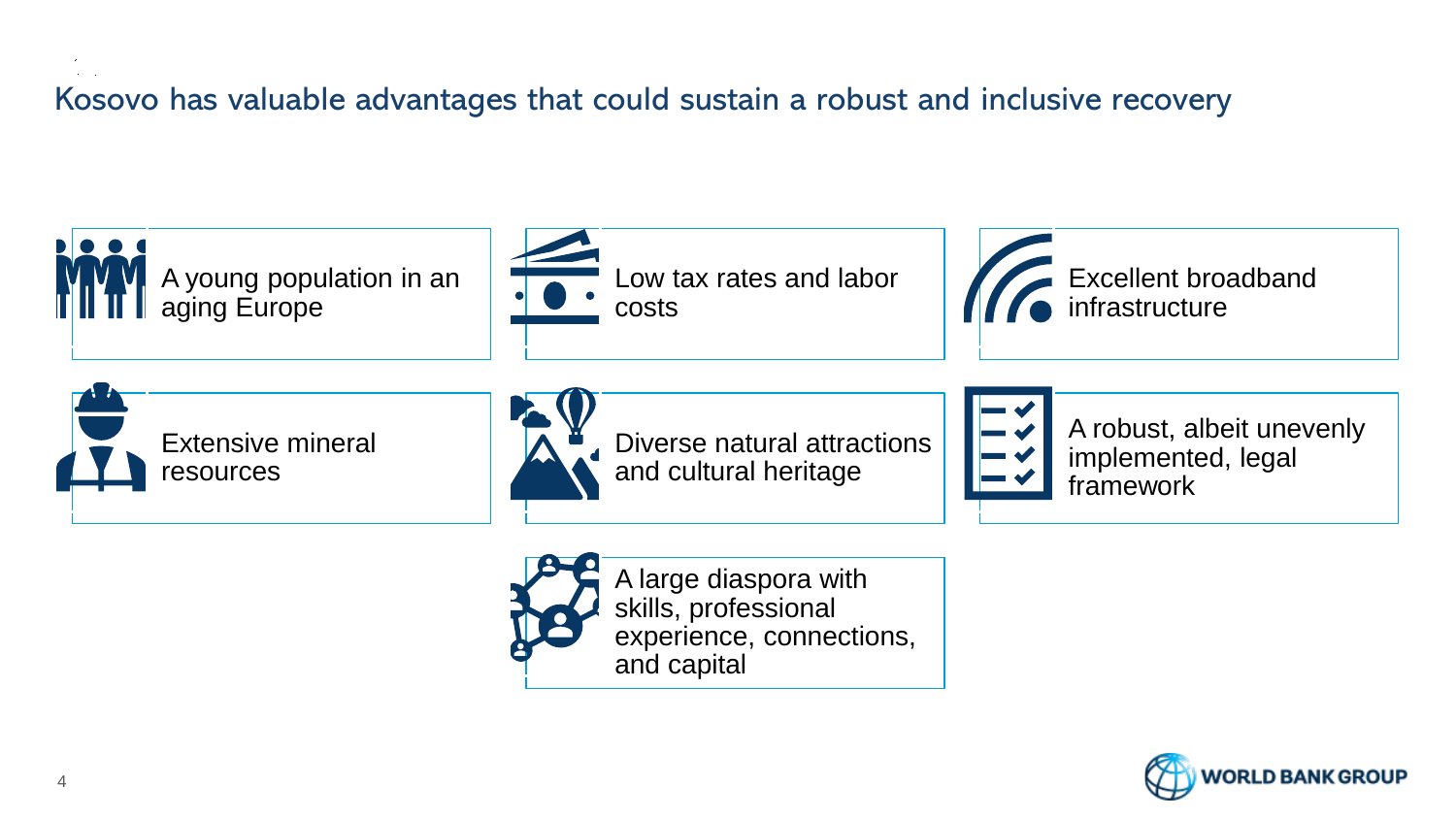## To leverage its advantages, Kosovo must overcome its underlying development challenges



Deficient public financial management: low revenue mobilization and inefficient, untargeted spending

**Pathway 1: Maintaining macro-fiscal sustainability while investing in inclusive and green growth**

**Pathway 2: Boosting competitiveness; increasing the quality and quantity of foreign direct investment**

Stagnant private sector: low rates of firm growth and survival; limited employment creation





Economic and social vulnerability: Low labor-force participation and employment; gender and minority exclusion

**Pathway 3: Investing in human capital and accelerating social inclusion**

**Pathway 4: Making Kosovo green and resilient**

Environmental vulnerability: unsustainable resource use; high levels of pollution; disaster exposure



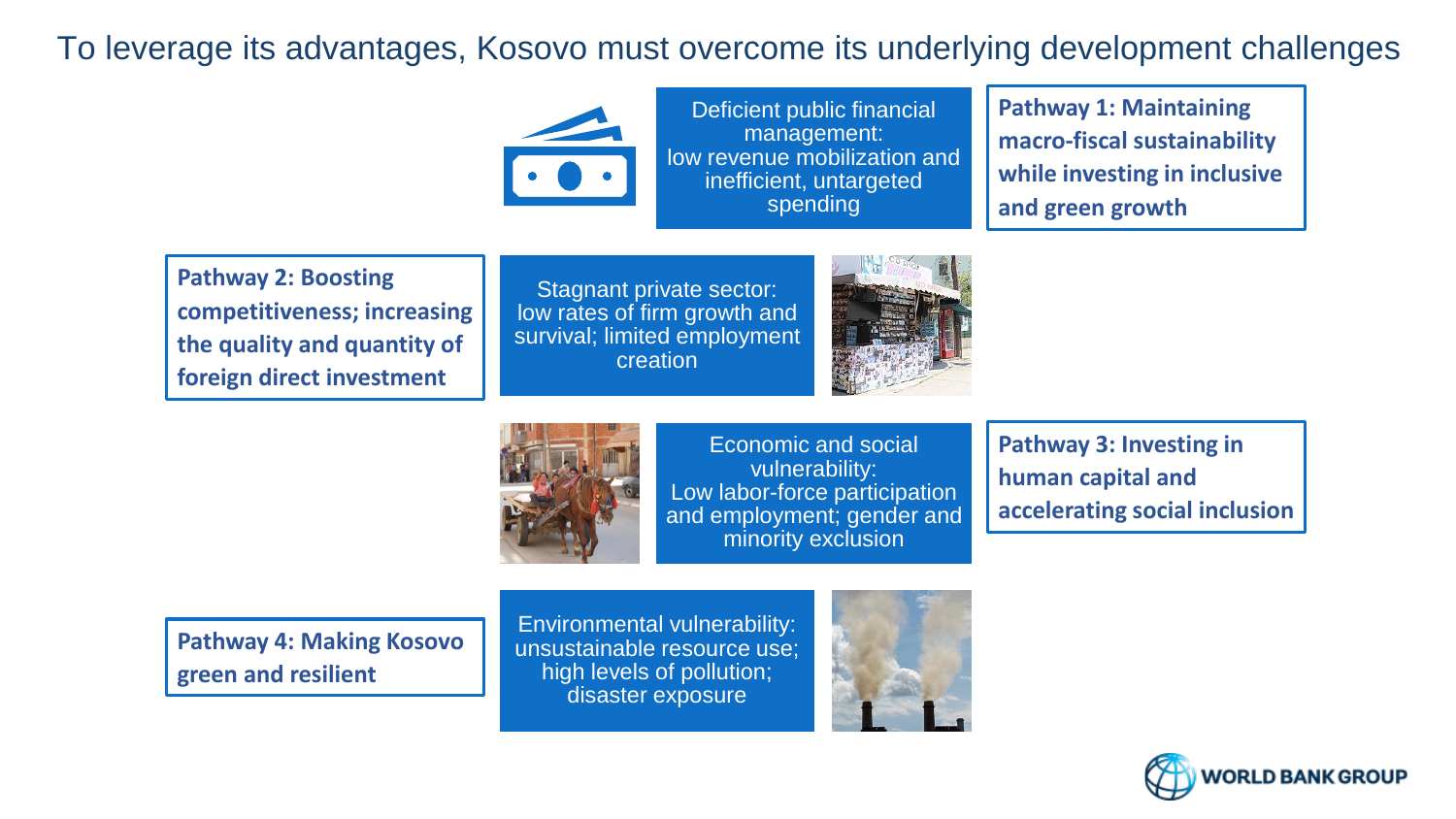### ARE THE FOUR PATHWAYS DESCRIBED IN THIS PRESENTATION ADEQUATE AND COMPREHENSIVE?

The SCD update will focus on reforms in four key areas: fiscal policy, the business environment, human capital, and a green recovery from the COVID-19 pandemic.

Are there any additional policy areas that the analysis should address?



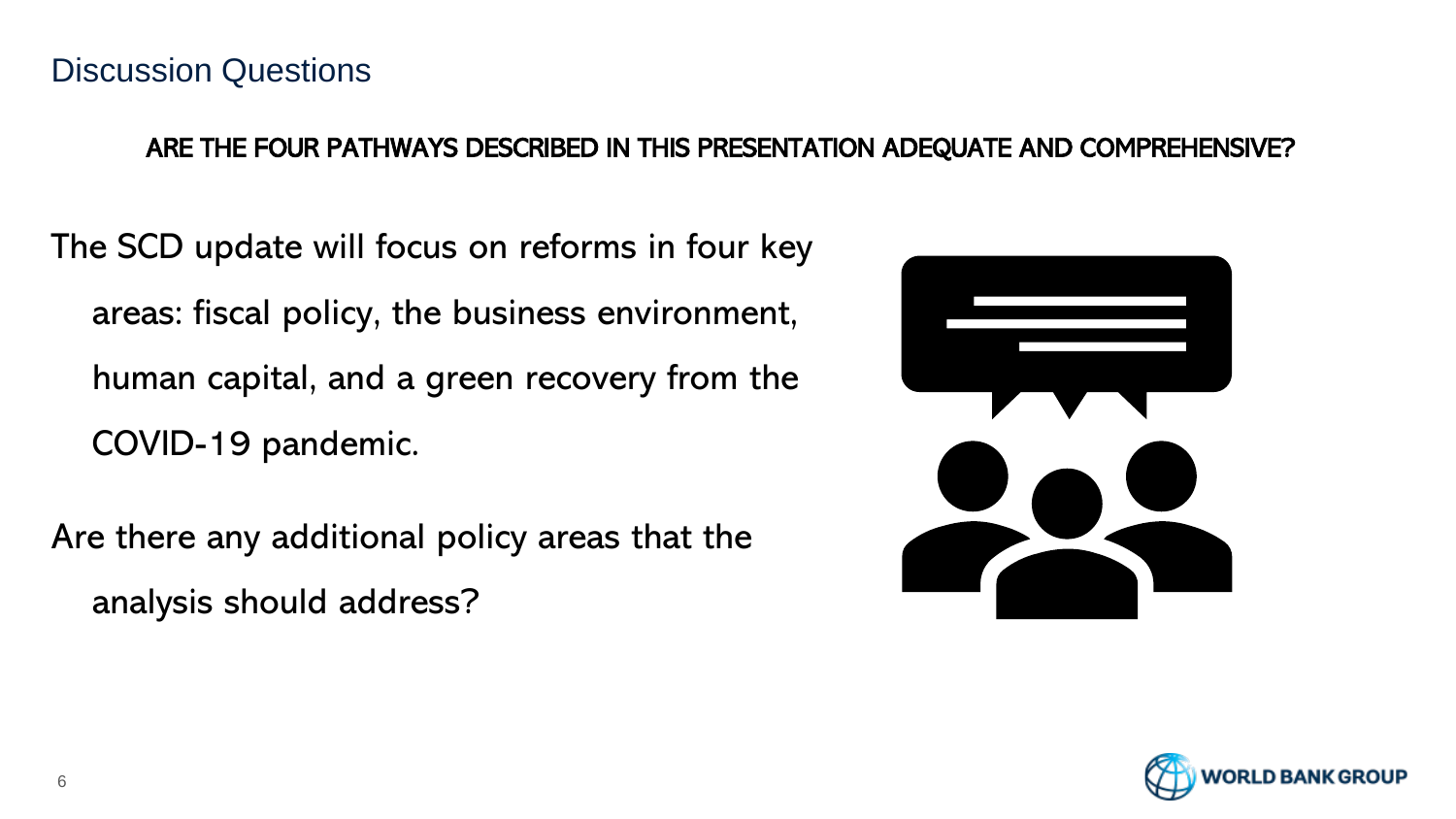## Pathway 1: Maintaining macro-fiscal sustainability while investing in inclusive and green growth



**Key Fiscal Indicators, Kosovo (% GDP)**

#### **Public Revenues, Kosovo and Comparators, (% GDP)**



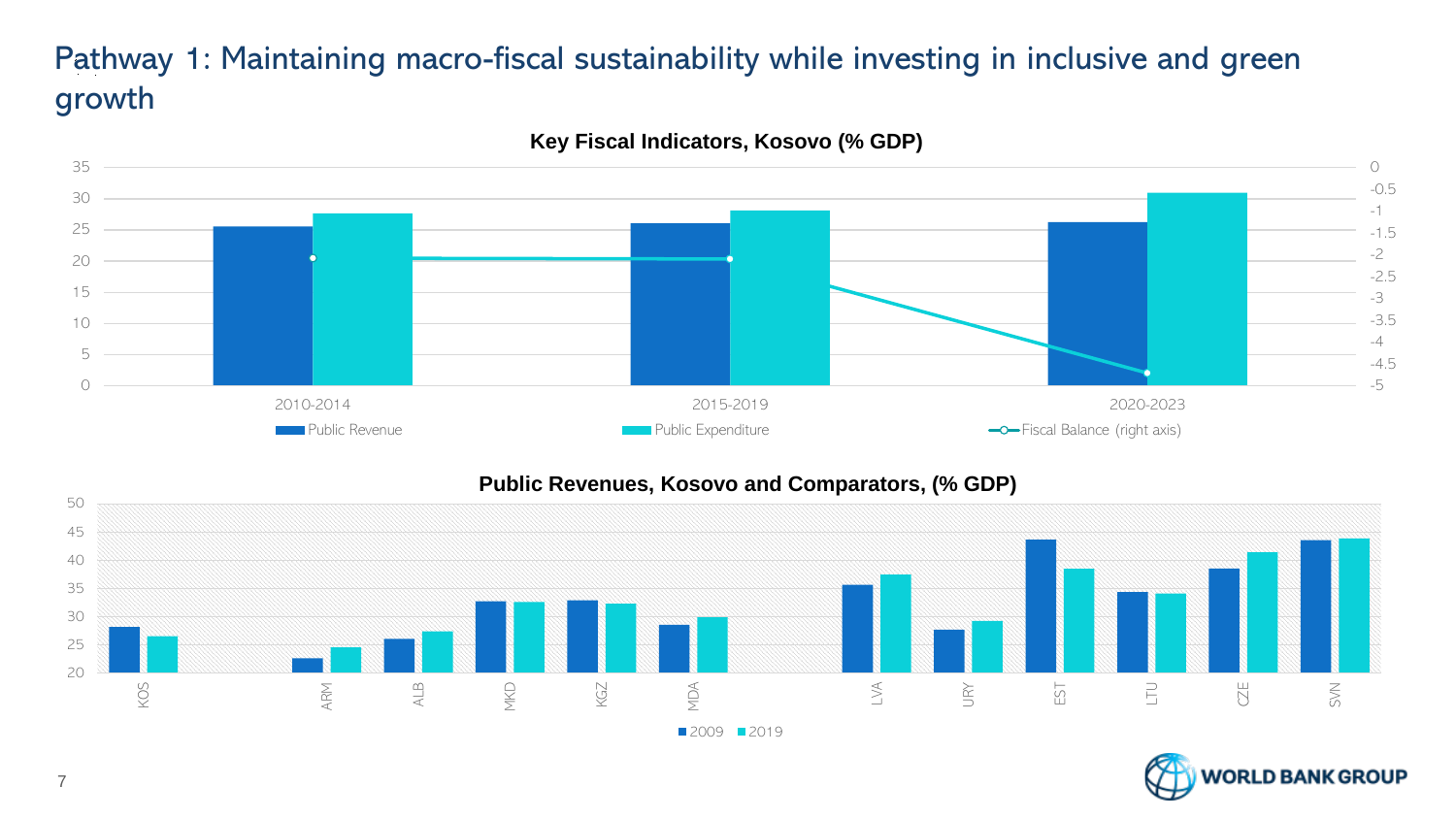Fiscal Policy



How have fiscal management challenges and the allocation of public resources affected you and your community?

How would you prioritize the fiscal policy challenges identified in this presentation?

Are there any additional revenue- or expenditure-side issues that should be included in the analysis?

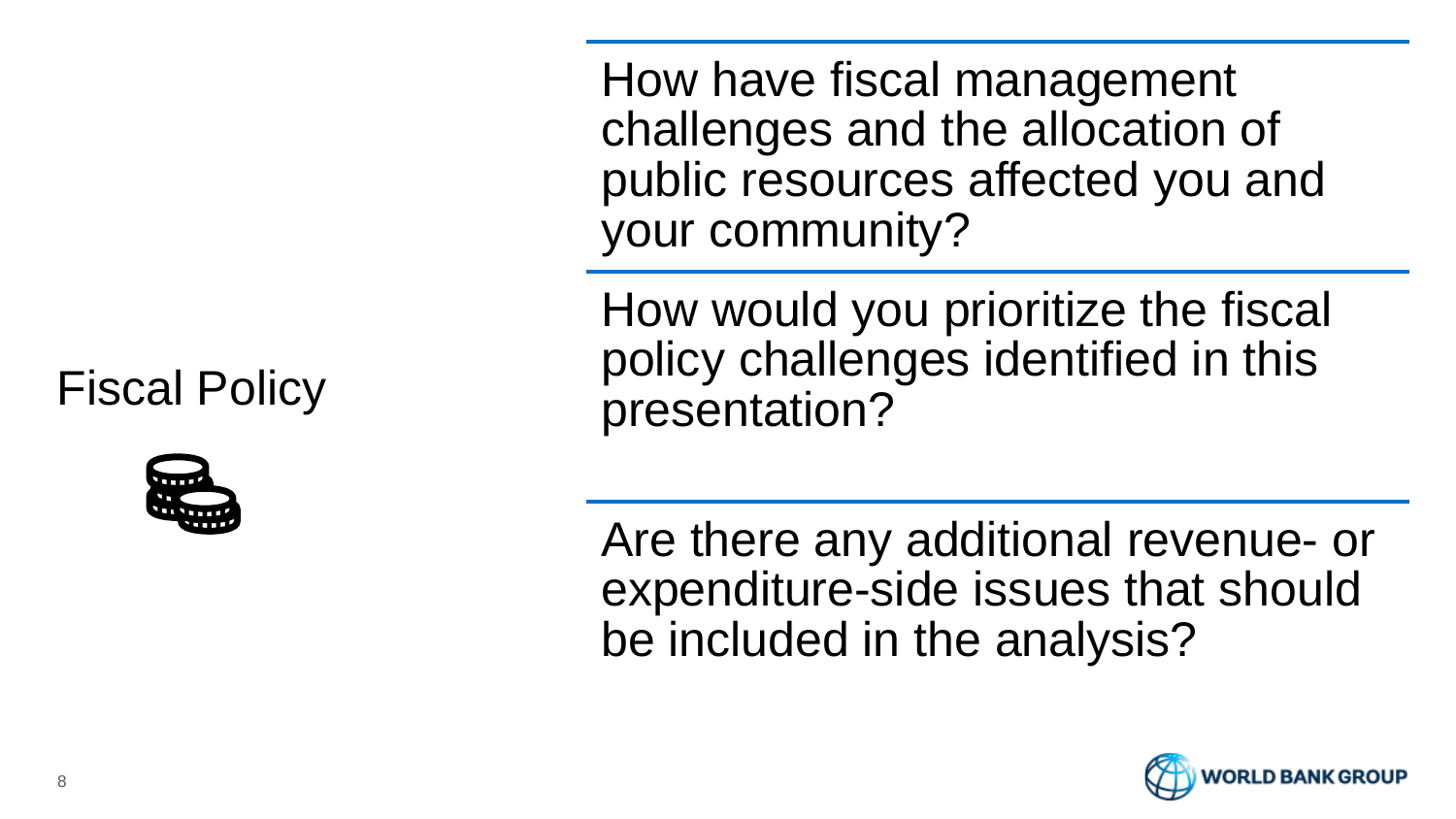## Pathway 2: Boosting competitiveness; increasing the quality and quantity of foreign direct investment



Net FDI and Economic Growth by Sector , 2008-2019

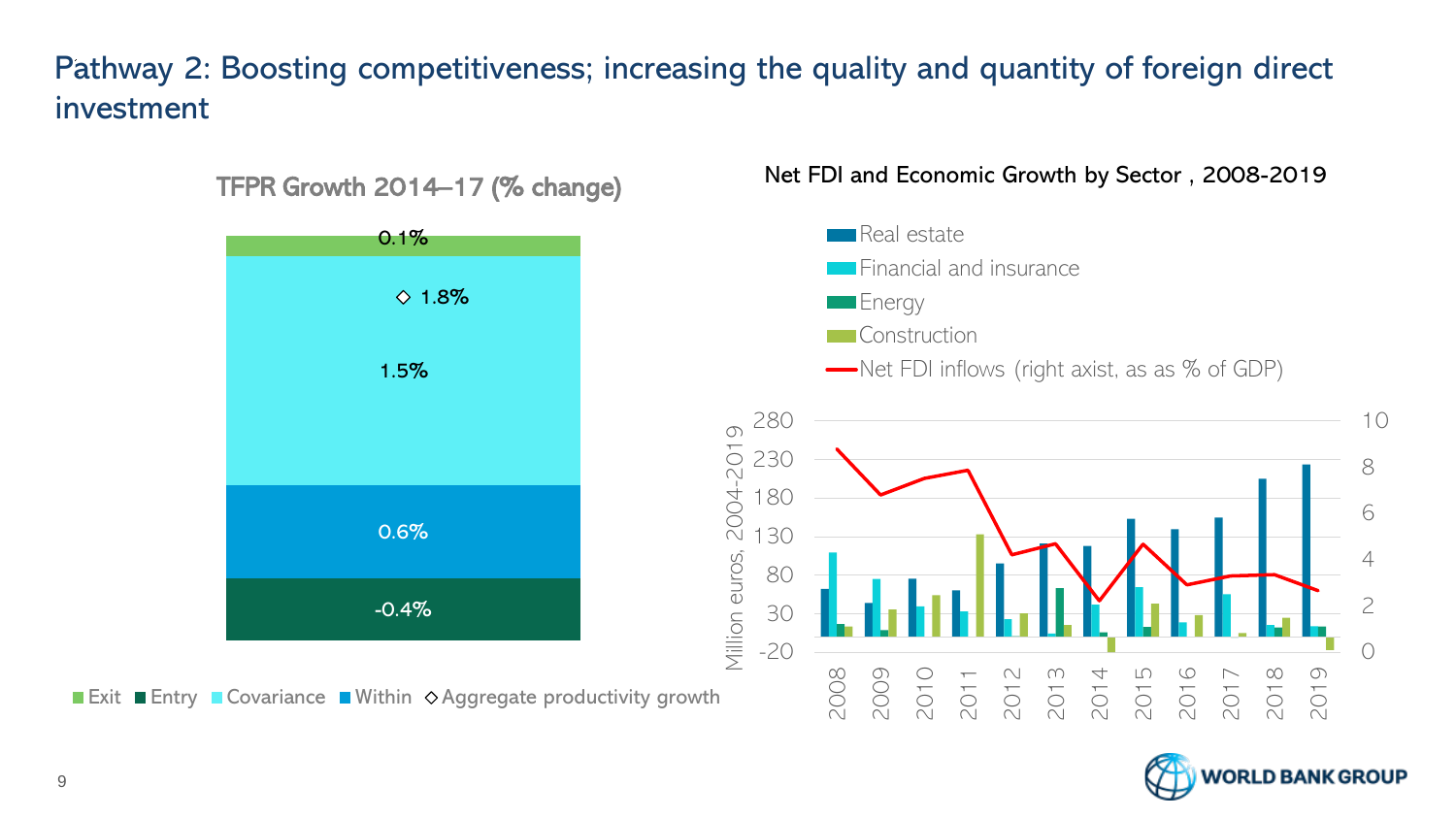What issues related to the business environment or infrastructure have affected you and your community?

# The Business Environment



How would you prioritize the constraints on business and investment identified in this presentation?

Are there any additional constraints that should be included in the analysis?

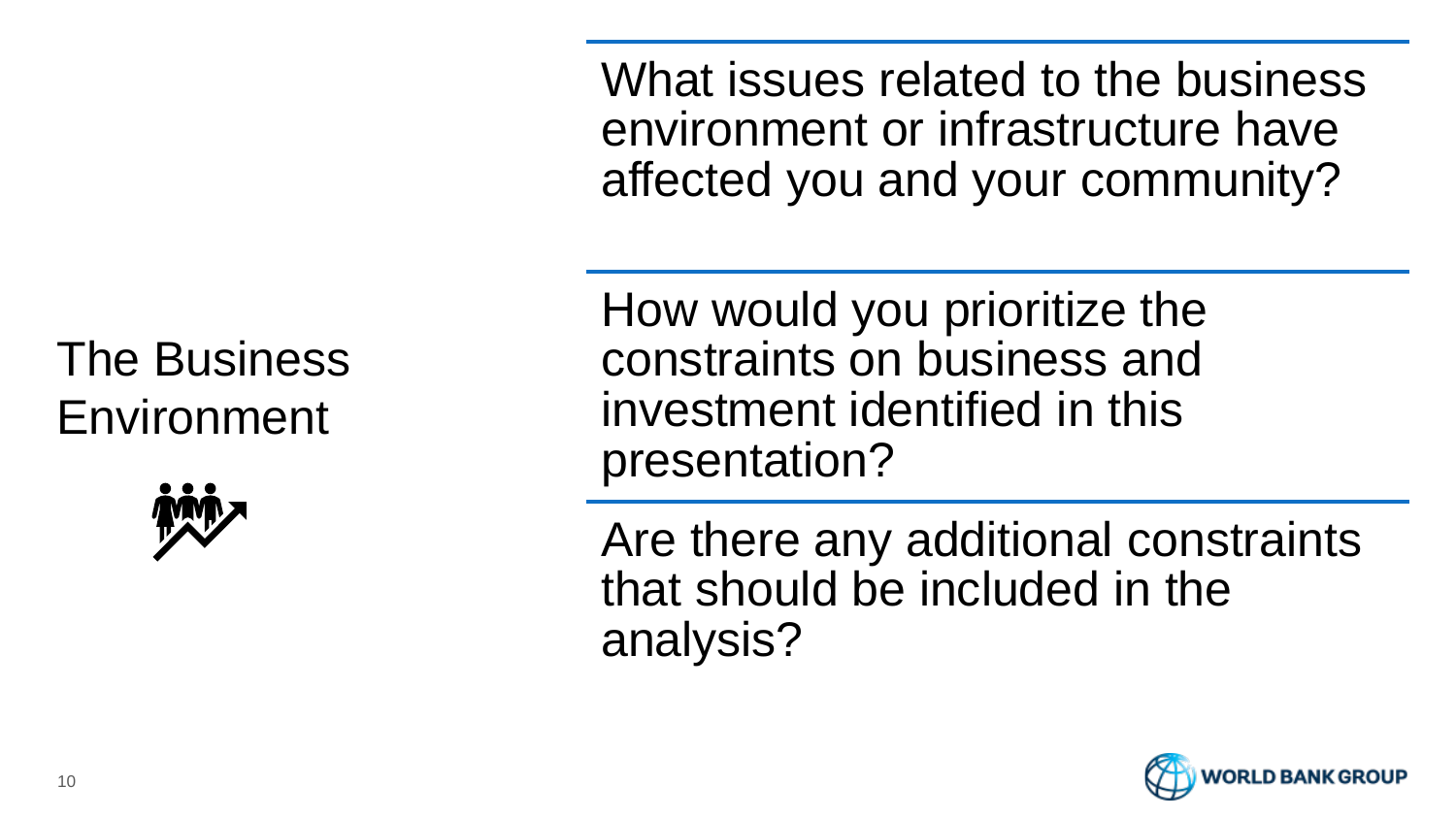## Pathway 3: Investing in human capital and accelerating social inclusion





11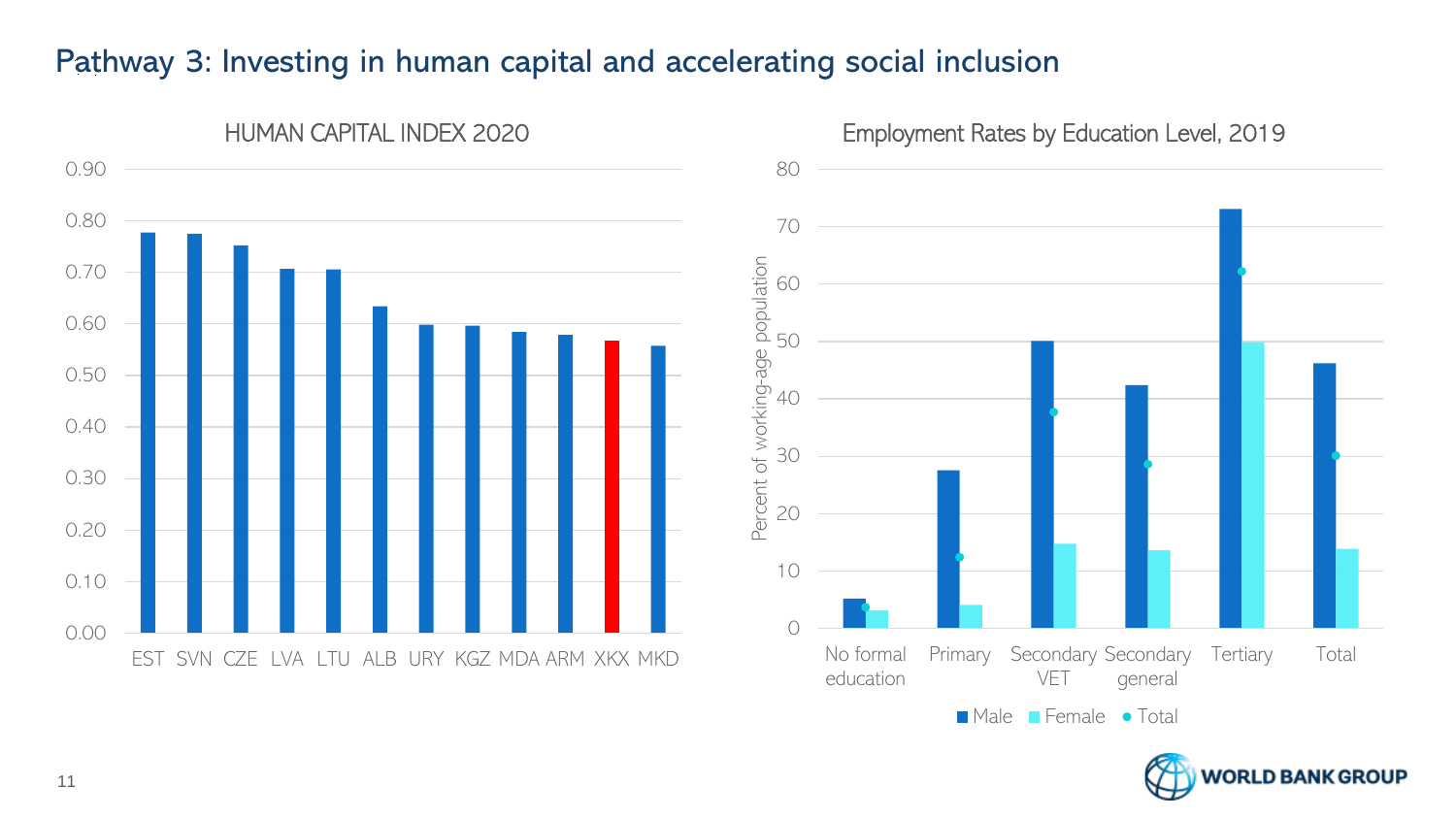How has Kosovo's limited stock of human capital affected you and your community?

How would you prioritize the human capital development challenges identified in this presentation?

Are there any additional issues related to education, health, employment, and economic inclusion that should be covered in the analysis?



## Human Capital

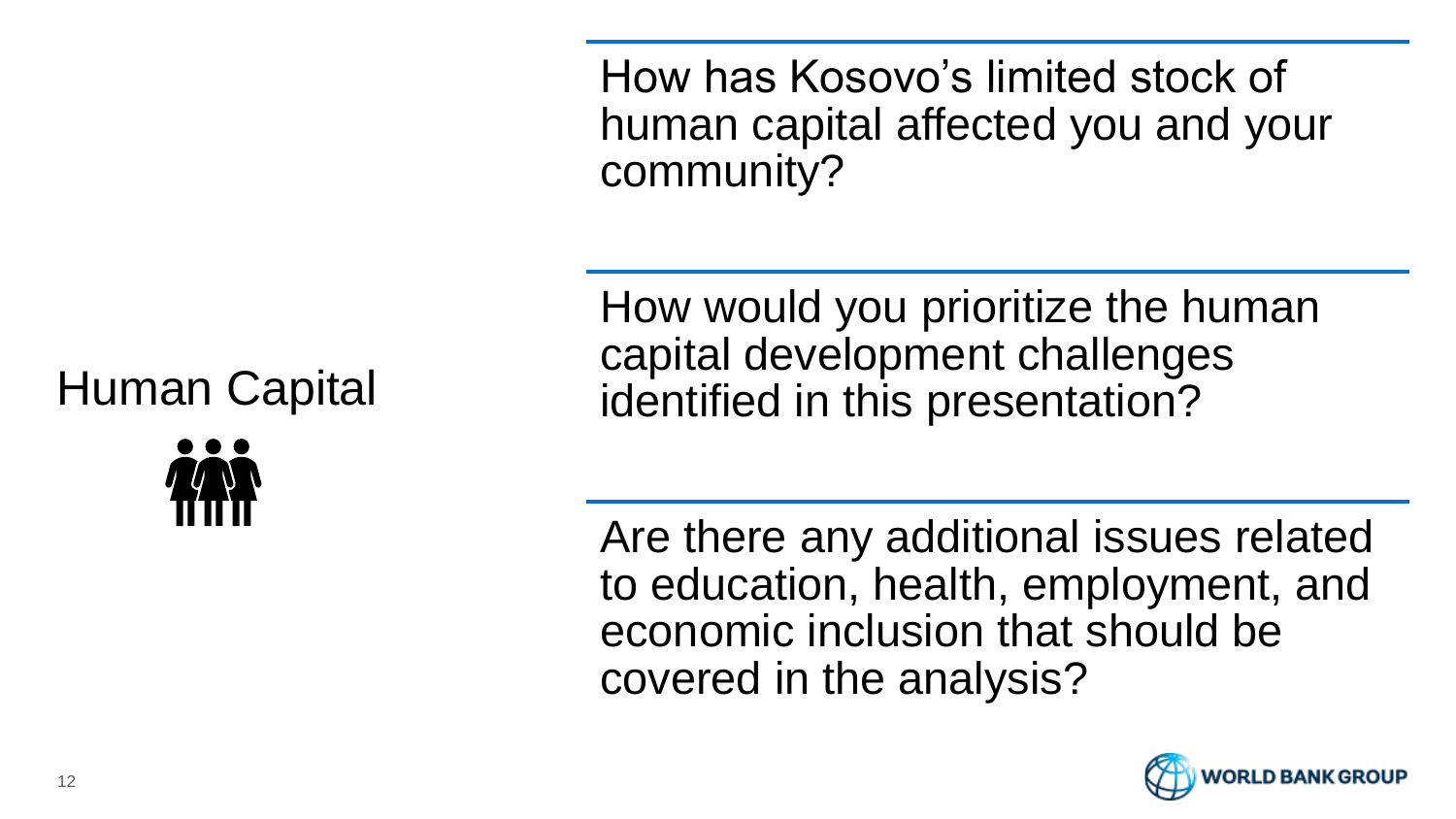## Pathway 4: Making Kosovo green and resilient

Value Added per Worker in Agriculture, Forestry, and Fishing, 2018 (in constant 2010 US\$)

36 25,296 24,987 32 22,598 28 18,628 ှာ<br>E 17,008 24  $\mathsf{PM}_{2.5}$ [µg 12,819 20 16 6,631 5,827 12 3,798 3,147 1,813 8 XKX MKD ALB KGZ MDA LVA URY EST SVN LTU CZE 4



Air-Pollution Heatmap